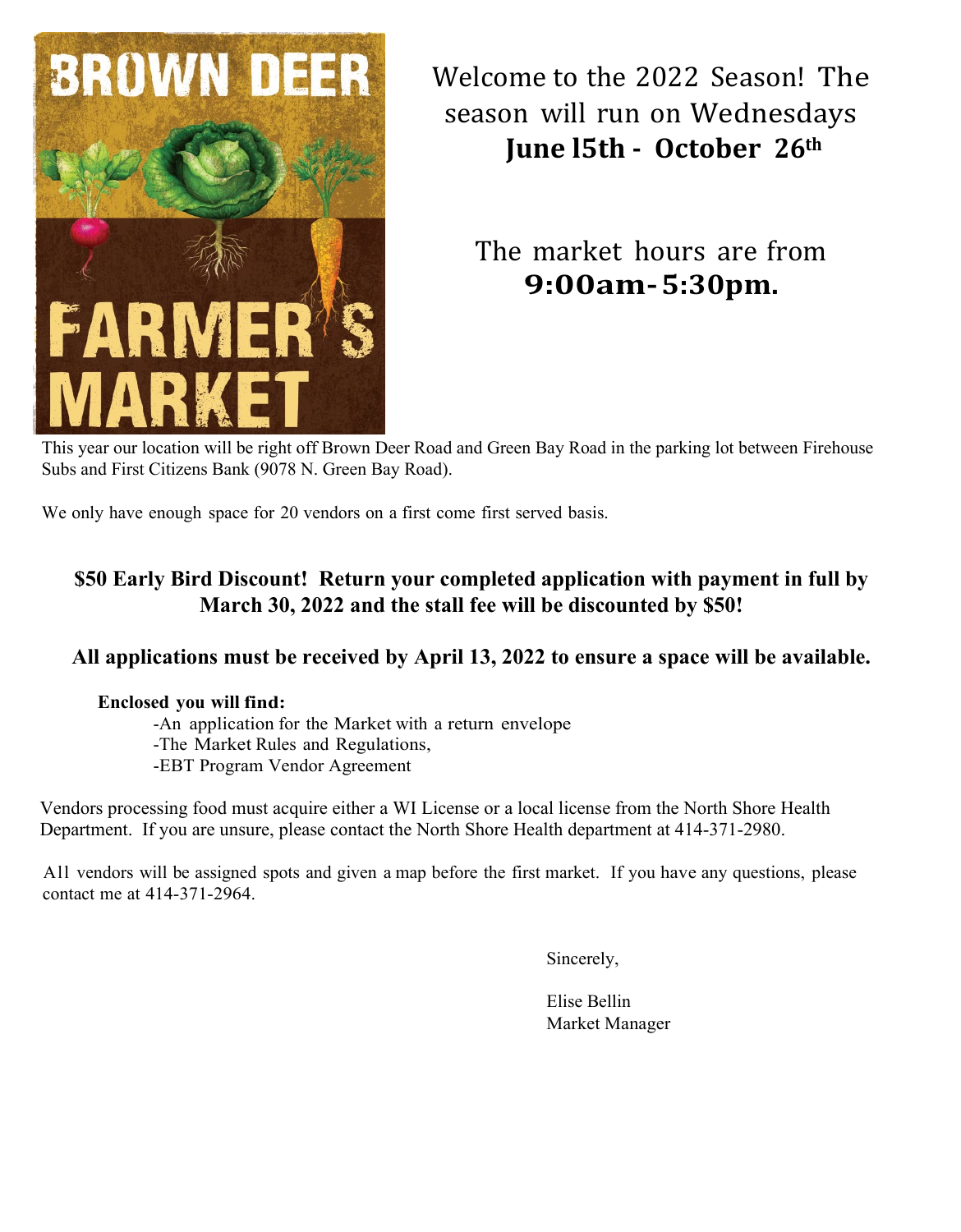## **2022 PRODUCE & ENTIRE SEASON VENDOR APPLICATION**

Location: 9078 N. Green Bay Road Season: June 15 - Oct 26, 2022 9am-5:30 pm



| <b>SELLER NAME</b>                     | <b>BUSINESS NAME</b> |  |  |
|----------------------------------------|----------------------|--|--|
| <b>ADDRESS</b>                         | CITY/STATE/ZIP       |  |  |
| <b>CELL PHONE</b>                      | <b>EMAIL ADDRESS</b> |  |  |
| Please list products planned for sale: |                      |  |  |
|                                        |                      |  |  |

**Pricing (select one):**

| <b>O</b> 2 Spaces (10' x 20' space) = $$300.00$ | $(*\$250$ Early Bird Pricing) |
|-------------------------------------------------|-------------------------------|
| <b>O</b> 3 Spaces (10' x 30' space) = $$375.00$ | $(*\$325$ Early Bird Pricing) |

Return this completed application and check made payable to:

**Brown Deer Farmers Market** 4800 W. Green Brook Drive Brown Deer, WI 53223

Any questions? Call Elise, Market Manager at 414-371-2964

By signing this application, you agree that the above information is correct, and you will operate your business in accordance with Wisconsin Food code, Brown Deer Farmers Market Rules & Regulations and all local ordinances.

 $\sim$ 

SIGNATURE DATE AMOUNT ENCLOSED